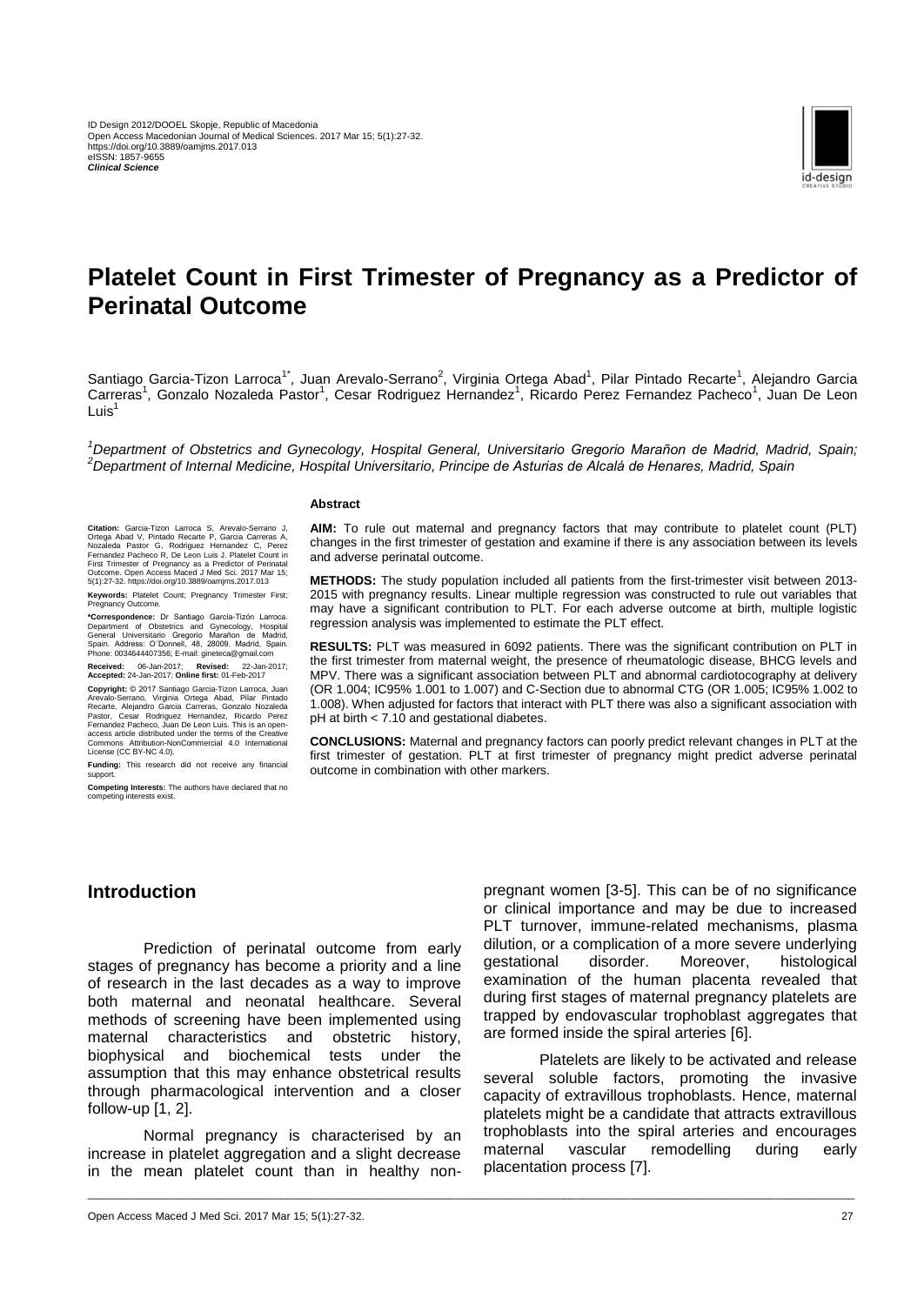Mild decreases in platelet count occur in about 3 to 5 % of pregnant women (gestational thrombocytopenia, incidental thrombocytopenia). Gestational thrombocytopenia is characterised by mild asymptomatic low platelet count in a patient without any history of such condition and most frequently during the third trimester. It is not associated with maternal or neonatal sequelae and spontaneously resolves after delivery [8, 9]. Platelet counts are typical > 75,000/μL, with about two-thirds being 130,000 to 150,000/μL.

Longitudinal studies showed that in women with the adverse perinatal outcomes such as Preeclampsia (PE) and intrauterine growth restriction (IUGR) there is a reduction in platelet count and this may predate their development by 3 to 5 weeks [10].

Some others showed that hypertensive disorders cannot be predicted based on platelet count during early stages of pregnancy. Nevertheless, an increased mean platelet volume (MPV) reflects enhanced platelet activation which may be caused by impairment in uteroplacental circulation. When MPV of 10.1 fL or more is used as a threshold, the pregnancies that are destined to develop IUGR and PE can be predicted with considerably high sensitivity and specificity combined with other biochemical markers such as low PAPPA [11,12].

Several reports investigating changes in PLT number, function and MPV indicate increased PLT turnover following activation within the maternal vasculature in impaired placentation conditions such as preeclampsia [13].

The main goal of our research is trying to understand PLT changes in the first trimester of gestation and its relation to pregnancy outcome in an era when sophisticated tests using biochemical or genetic markers are developed. We consider that there might be a place for the simple blood test that can be performed for the identification of women at stake of presenting gestational complications and then be sent to more complex surveillance.

# **Material and Methods**

A retrospective population-based study was performed between 2013 and 2015 to examine whether platelet levels in the first trimester of pregnancy, 8-14 weeks of gestation, are associated with obstetric complications. The second aim is to rule out variables that may have a significant contribution on platelet levels during the first trimester.

Maternal and obstetrical characteristics were collected for patients attending the first-trimester clinic.We assessed the following perinatal outcomes:

fetal gender, birth weight, gestational age at birth, bad perinatal outcome defined as: preeclampsia (PE), intrauterine growth retardation as birthweight below the 10<sup>th</sup> centile (IUGR), perinatal/antenatal death, nonreassuring cardiotocography (CTG), cesarean section (CS) due to non-reassuring CTG, spontaneous delivery before 37 weeks of gestation, Ph at birth  $<$  7.10, newborn resuscitation  $>$  3. Apgar score at 5 min  $\leq 7$ .

Blood samples were obtained by antecubital venepuncture between 8 to 14 weeks of gestation before the clinical visit for routine blood test assessment. Platelet count was measured by an automated hematologic analyser.

Regarding the statistical analysis, values were reported as percentages or means and standard deviations or, for non-normal distributions, as medians and interquartile ranges (IQRs).

Differences of means between two groups were calculated by the Student's *t*-test for independent samples if the normal distribution could be assumed. In the Student's t-test for independent samples, we used the Levene's test for homogeneity of variances. If normality was not valid, we used the nonparametric Mann–Whitney *U*-test. Differences of more than two means between groups were calculated by the ANOVA test if the normal distribution could be assumed or by the nonparametric Kruskal– Wallis test if normality was not valid. The Scheffé test was used for multiple comparisons of means. We firstly performed a simple linear regression with 15 different variables that might have a significant contribution to the platelet count in the first trimester of pregnancy selected by authors criteria. Ten of the above mentioned fifteen variables were used in the multivariate analysis.

The relation between platelets count as the predictor and a bad perinatal outcome was analysed firstly by simple logistic multiple regression. For each adverse outcome at birth, a multiple logistic regression analysis was implemented to estimate the platelets levels effect. All tests were two-tailed. *P*values below 0.05 were considered statistically significant. Statistical analysis was performed using the SPSS version 18 (SPSS Inc, Chicago, IL, USA).

The present study was approved by the Ethical Committee of Hospital General Universitario Gregorio Marañon de Madrid (Comité ético de Investigacion clínica, reference number OBS05042016, date of approval 05.04.2016).

# **Results**

\_\_\_\_\_\_\_\_\_\_\_\_\_\_\_\_\_\_\_\_\_\_\_\_\_\_\_\_\_\_\_\_\_\_\_\_\_\_\_\_\_\_\_\_\_\_\_\_\_\_\_\_\_\_\_\_\_\_\_\_\_\_\_\_\_\_\_\_\_\_\_\_\_\_\_\_\_\_\_\_\_\_\_\_\_\_\_\_\_\_\_\_\_\_\_\_\_\_\_\_\_\_\_\_\_\_\_\_\_\_\_\_\_\_\_\_\_\_\_\_\_\_\_\_\_\_\_

Platelet count was measured in 6092 patients in the first trimester of pregnancy. The distribution did not follow a normal pattern in our sample (Figure 1); of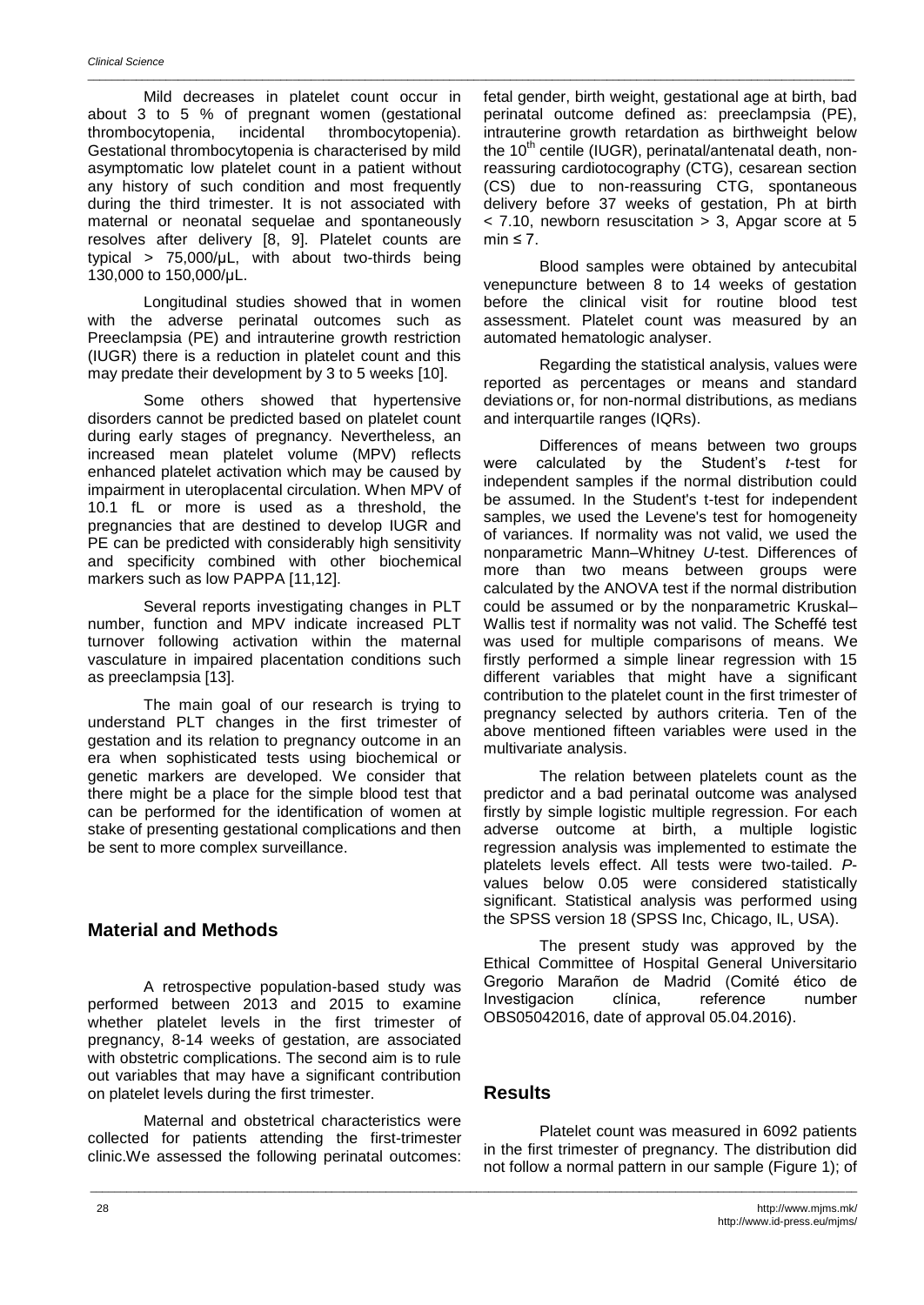these, 22 had thrombocytopenia (0.36%) with PLT below 50,000/μL.



*Figure 1: PLT distribution in the first trimester of pregnancy*

Predictive linear multivariate regression analysis of platelet count in the first trimester of gestation resulted in a significant model (Table 1, p < 0.001) with an explanatory capacity of 28% (Adjusted  $R$ -squared = 0.28).

#### **Table 1: Linear multivariate regression analysis of PLT at first trimester of pregnancy**

|                                | Coefficient | 95% CI    |           |         |  |
|--------------------------------|-------------|-----------|-----------|---------|--|
|                                |             | Upper     | Lower     | p-value |  |
| Rheumatological disease Yes/No | $-17.941$   | $-26.290$ | $-9.591$  | < 0.001 |  |
| BHCG (Mom)                     | $-2.208$    | $-4.170$  | $-246$    | 0.027   |  |
| MPV (fL)                       | $-25.462$   | $-27.015$ | $-23.910$ | < 0.001 |  |
| Maternal weight (kg)           | 324         | 194       | 454       | < 0.001 |  |

From the total population, 1129 pregnancies (26.8%; IC95% 25.5 to 28.0%) were complicated by any of the following adverse perinatal outcomes as summarised in Table 2. The most frequent ones were abnormal CTG in labour (7.2%; IC95% 6.4 to 7.9%) and IUGR (7.1%; IC95% 6.3 to 7.8%).

#### **Table 2: Perinatal adverse outcomes**

|                           | Total | Absolute<br>frequency<br>(n) |         | Relative frequency<br>95% CI |       |
|---------------------------|-------|------------------------------|---------|------------------------------|-------|
|                           | (N)   |                              | $(\% )$ | lower                        | upper |
| Preeclampsia              | 4223  | 81                           | 1.9     | 1.5                          | 2.3   |
| Perinatal/antenatal death | 4223  | 15                           | 0.4     | 0.2                          | 0.5   |
| Abnormal CTG              | 4223  | 302                          | 7.2     | 6.4                          | 7.9   |
| CS due to abnormal CTG    | 4223  | 250                          | 5.9     | 5.2                          | 6.6   |
| <b>IUGR</b>               | 4223  | 298                          | 7.1     | 6.3                          | 7.8   |
| Preterm birth $<$ 37 sem  | 4221  | 125                          | 3.0     | 2.4                          | 3.5   |
| Ph < 7.10                 | 4220  | 95                           | 2.3     | 1.8                          | 2.7   |
| Resuscitation $>$ 3       | 4222  | 293                          | 6.9     | 6.2                          | 7.7   |
| Apgar at 5 min $\leq 7$   | 4221  | 54                           | 1.3     | 0.9                          | 1.6   |
| Gestational diabetes      | 4231  | 239                          | 5.6     | 5.0                          | 6.3   |
| Any adverse outcome       | 4243  | 1139                         | 26.8    | 25.5                         | 28.0  |

According to simple binary logistic regression, there was a significant association between platelets levels in the first trimester (1000/μL) as the predictor and the following adverse outcomes as seen in Table 3.

\_\_\_\_\_\_\_\_\_\_\_\_\_\_\_\_\_\_\_\_\_\_\_\_\_\_\_\_\_\_\_\_\_\_\_\_\_\_\_\_\_\_\_\_\_\_\_\_\_\_\_\_\_\_\_\_\_\_\_\_\_\_\_\_\_\_\_\_\_\_\_\_\_\_\_\_\_\_\_\_\_\_\_\_\_\_\_\_\_\_\_\_\_\_\_\_\_\_\_\_\_\_\_\_\_\_\_\_\_\_\_\_\_\_\_\_\_\_\_\_\_\_\_\_\_\_\_

#### **Table 3: Simple logistic binary regression (predictor PLT 1000//μL)**

*\_\_\_\_\_\_\_\_\_\_\_\_\_\_\_\_\_\_\_\_\_\_\_\_\_\_\_\_\_\_\_\_\_\_\_\_\_\_\_\_\_\_\_\_\_\_\_\_\_\_\_\_\_\_\_\_\_\_\_\_\_\_\_\_\_\_\_\_\_\_\_\_\_\_\_\_\_\_\_\_\_\_\_\_\_\_\_\_\_\_\_\_\_\_\_\_\_\_\_\_\_\_\_\_\_\_\_\_\_\_\_\_\_\_\_\_\_\_\_\_\_\_\_\_\_\_*

| Adverse perinatal outcome | OR    | 95% CI<br>lower | Upper | p-value |
|---------------------------|-------|-----------------|-------|---------|
| Preeclampsia              | 1.002 | 0.997           | 1.007 | 0.470   |
| Perinatal/antenatal death | 1.007 | 0.997           | 1.017 | 0.165   |
| Abnormal CTG              | 1.004 | 1.001           | 1.007 | 0.003   |
| CS due to abnormal CTG    | 1.005 | 1.002           | 1.008 | 0.001   |
| <b>IUGR</b>               | 1.000 | 0.997           | 1.003 | 0.918   |
| Preterm birth $<$ 37 sem  | 1.001 | 0.997           | 1.005 | 0.634   |
| Ph < 7.10                 | 1.000 | 0.996           | 1.005 | 0.963   |
| Resuscitation $>$ 3       | 1.002 | 0.999           | 1.005 | 0.144   |
| Apgar at 5 min $\leq 7$   | 1.005 | 0.999           | 1.010 | 0.101   |
| Gestational diabetes      | 1.002 | 0.999           | 1.005 | 0.197   |
| Any adverse outcome       | 1.002 | 1.000           | 1.003 | 0.040   |

For each adverse outcome, a multiple logistic binary regression models was constructed and adjusted by rheumatologic disease. BHCG levels, MPV and maternal weight taking into account their interaction with platelets count.

The adjusted effect from PLT resulted into a significant contribution to the following outcomes (Table 4):

#### **Table 4: Estimative model adjusted by interaction factors**

| Adverse perinatal            | 0R                                                                                  | 95% CI                                                         | p-value                                                          |       |
|------------------------------|-------------------------------------------------------------------------------------|----------------------------------------------------------------|------------------------------------------------------------------|-------|
| outcome                      |                                                                                     | upper                                                          | lower                                                            |       |
| Preeclampsia                 | 1.002                                                                               | 0.997                                                          | 1.007                                                            | 0.470 |
| Perinatal/antenatal<br>death | 1.007                                                                               | 0.997                                                          | 1.017                                                            | 0.165 |
| Abnormal CTG                 | 0.988x<br>1.00025 <sup>weight</sup>                                                 | 0.975 x<br>1.00004 <sup>weight</sup>                           | 1.001 x<br>$1.00045^{\text{weight}}$                             | 0.018 |
| CS due to abnormal<br>CTG    | $0.986 \times 1.0003^{weight}$                                                      | 0.972x<br>1.0001 <sup>weight</sup>                             | 0.999x<br>1.0005 <sup>weight</sup>                               | 0.007 |
| <b>IUGR</b>                  | 1.000                                                                               | 0.997                                                          | 1.003                                                            | 0.918 |
| Preterm birth $<$ 37 sem     | 1.001                                                                               | 0.997                                                          | 1.005                                                            | 0.634 |
| Ph < 7.10                    | $1.010 \times 0.988^{BHCG}$                                                         | 1.002 x<br>$0.982^{\text{BHCG}}$                               | 1.017x<br>$0.994\text{BHCG}$                                     | 0.009 |
| Resuscitation $>$ 3          | 1.002                                                                               | 0.999                                                          | 1.005                                                            | 0.144 |
| Apgar at 5 min $\leq 7$      | 1.005                                                                               | 0.999                                                          | 1.010                                                            | 0.101 |
| Gestational diabetes         | $1.007 \times 0.998^{MPV}$<br>$\boldsymbol{\mathsf{x}}$<br>$1.0002^{\text{weight}}$ | $0.983\times0.995^{\text{MPV}}$<br>x 1.00004 <sup>weight</sup> | 1.032 x<br>$0.99995^{\text{MPV}}$<br>x 1.00042 <sup>weight</sup> | 0.019 |
| Any adverse outcome          | 0.987 x 1.0002 <sup>weight</sup>                                                    | 0.978 x<br>1.0001 <sup>weight</sup>                            | 0.995x<br>1.0004 <sup>weight</sup>                               | 0.002 |

Abnormal CTG: The adjusted effect by platelets was significant (p=0.018) and had interaction with maternal weight as seen in this example:

 $0.988 \times 1.00025^{60} = 0.988 \times 1.015 = 1.0029$ 

The risk of a non-reassuring CTG was raised by 0.29% for every increase by 1000 platelets/μL in a 60 kg pregnant woman

CS due to abnormal CTG: The adjusted effect by platelets was significant (p=0.007) and had interaction with maternal weight as seen below:

### $0.986 \times 1.0003^{60} = 0.986 \times 1.015 = 1.0009$

The risk of CS due to abnormal CTG was raised 0.09% for every increase of 1000 platelets/μL in a 60 kg pregnant woman.

Ph < 7.10: The adjusted effect by platelets was significant (p=0.09) and had interaction with BHCG Mom values as seen in the table.

Gestational diabetes: The adjusted effect by platelets was significant (p=0.019) and had interaction with MPV values and maternal weight as seen in this example;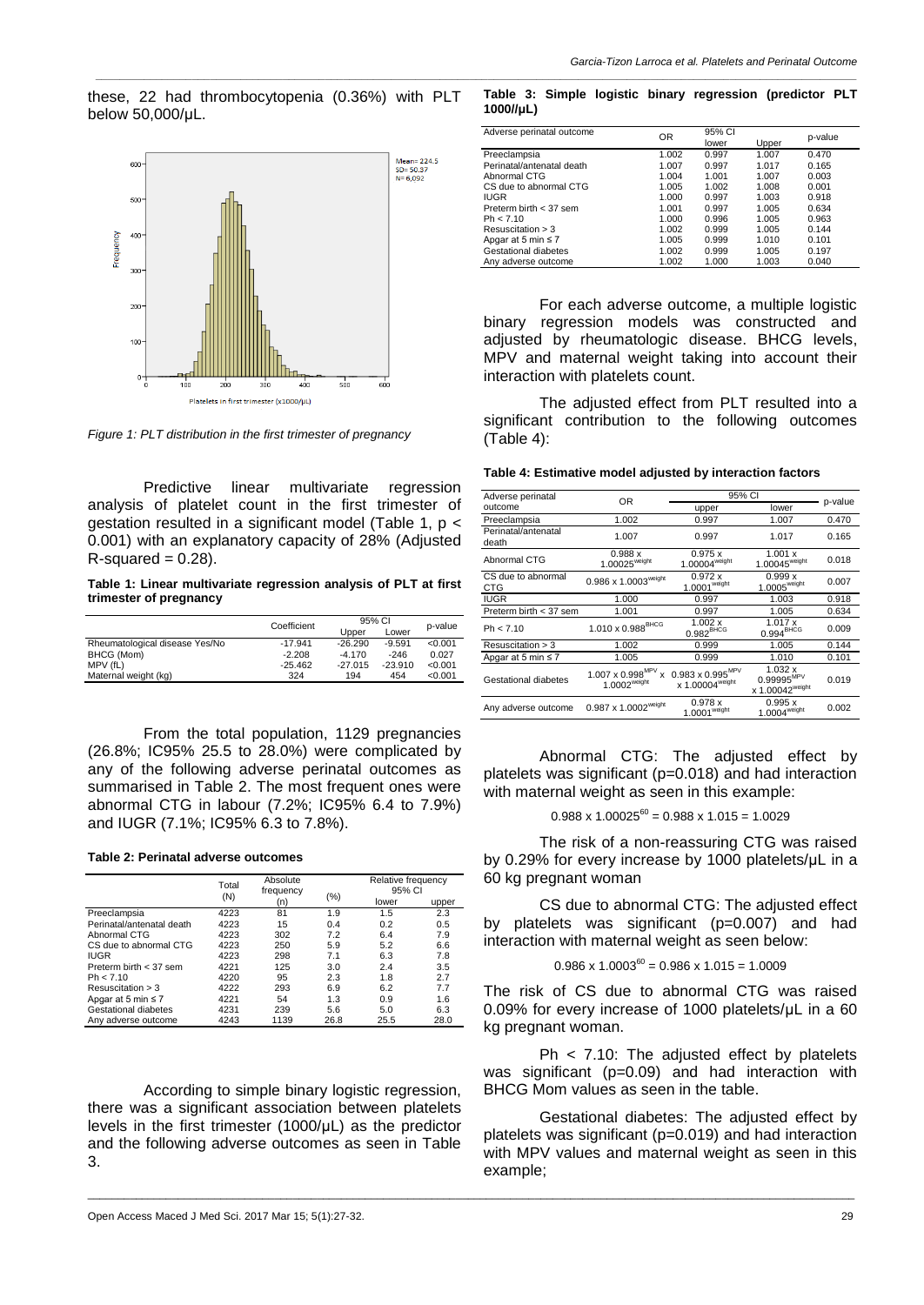$1.007 \times 0.998^9 \times 1.0002^{60} = 1.007 \times 0.982 \times 1.012 = 1.0009$ 

\_\_\_\_\_\_\_\_\_\_\_\_\_\_\_\_\_\_\_\_\_\_\_\_\_\_\_\_\_\_\_\_\_\_\_\_\_\_\_\_\_\_\_\_\_\_\_\_\_\_\_\_\_\_\_\_\_\_\_\_\_\_\_\_\_\_\_\_\_\_\_\_\_\_\_\_\_\_\_\_\_\_\_\_\_\_\_\_\_\_\_\_\_\_\_\_\_\_\_\_\_\_\_\_\_\_\_\_\_\_\_\_\_\_\_\_\_\_\_\_\_\_\_\_\_\_\_

In a 60 kg patient with an MPV of 9 fl in the first trimester, the risk to develop gestational diabetes is raised 0.09% per every increase by 1000 platelets/μL.

# **Discussion**

A relevant finding of our study is that the PLT in the first trimester of pregnancy is not associated with PE. IUGR or preterm delivery. A significant association was found between abnormal CTG. CS due to abnormal CTG. And low pH at birth and gestational diabetes when adjusted for interaction factors and an increase in PLT. This association remains very mild, and its significance could be noticed as a result of a very large sample of patients. We also hypothesised that patients with worse outcome at birth and late stage of pregnancy could show higher PLT values despite the BHCG increment between 8 to 11 weeks as a consequence of an unclear dysregulation in the inflammatory process that occurs during early placentation. However, its clinical importance seems weak further research combining simple markers such as MPV or PAPPA could potentially improve PLT predicting value.

Even though some of the reports did not find an association between low PLT in pregnancy and hypertensive disorders or increase in the perinatal morbidity and mortality. The same show significantly higher rates of preterm birth before 37 weeks of gestation (OR 1.82, 1.1-2.97, 95% CI) were documented among patients with platelets < 100.000/μL [14].

PE and IUGR are thought to be the consequence of impaired placentation due to an inadequate trophoblastic invasion of the spiral arteries. An imbalance between angiogenic and antiangiogenic proteins [15. 16] and endothelial damage in which platelets may play a role in its pathogenesis [17].

Discordant conclusions have been published regarding platelet number and size variations in normal and complicated pregnancies. Some research groups found no difference in platelet counts and MPV values between complicated and controls, whereas others [18] demonstrated lower platelets and higher MPV in women suffering from PE. However, it seems that early pathogenesis of placental impairment disease during the first weeks of gestation does not have a clear influence on platelet count.

The vascular remodelling that ensures appropriate placental perfusion is an important component of human reproduction and should be secured by several complementary mechanisms. In

\_\_\_\_\_\_\_\_\_\_\_\_\_\_\_\_\_\_\_\_\_\_\_\_\_\_\_\_\_\_\_\_\_\_\_\_\_\_\_\_\_\_\_\_\_\_\_\_\_\_\_\_\_\_\_\_\_\_\_\_\_\_\_\_\_\_\_\_\_\_\_\_\_\_\_\_\_\_\_\_\_\_\_\_\_\_\_\_\_\_\_\_\_\_\_\_\_\_\_\_\_\_\_\_\_\_\_\_\_\_\_\_\_\_\_\_\_\_\_\_\_\_\_\_\_\_\_

this respect, promotion of trophoblast invasion by maternal platelets could be one of the multiple mechanisms that regulate this vascular remodelling. Although the vascular changes might occur in the absence of maternal platelets.

The fact that pregnancies with severe platelet defects can achieve an uneventful pregnancy may suggest that maternal platelets are not a fundamental element of human placentation.

The objective of finding a clinically useful firsttrimester screening for pregnancy complications is the identification of pregnancies at high-risk of developing gestational and perinatal adverse outcome and through pharmacological intervention and a closer follow-up in this high-risk group reduces the prevalence of the disease or diminishes its deleterious effects [19, 20, 21].

Severe thrombocytopenia with platelet count < 50.000/μL occurs in less than 5 % of preeclamptic women when the disease is established. However, the frequency and severity of thrombocytopenia increase with the severity of PE. and much more increased in patients with HELLP syndrome or those with eclampsia in whom disseminated intravascular coagulation may be a contributing factor [22]. Our research cannot identify or predict patients at risk of developing such problems and presumably not the ones that will have a poorer prognosis once any of these conditions are settled either, but further investigation should question this hypothesis.

The other aim of the study was a method to design a model to predict changes in platelet count in the first trimester by maternal and obstetrical characteristics. Laboratory and ultrasound variables using linear multiple regression shows a mild capacity in explaining platelets variability. Only four variables demonstrated a significant contribution to PLT in the first trimester, but it helped us to understand more precisely what are some of the factors that explicate its variations during early stages of pregnancy

Thrombocytopenia is very common in pregnant women. Evaluation of blood count has shown that thrombocytopenia is the second most common haematological problem in gestation. It may result from diverse aetiologies, but so far a method to predict and quantify platelet count changes at early stages of pregnancy has not been demonstrated.

Platelet count is lower in pregnant compared to healthy non-pregnant women. It is believed that immunological mechanisms at the time of placentation are involved in the process [23]. However, the major factors that change the PLT in pregnancy are still to be specified. Our analysis only included the presence of rheumatologic conditions as the immunological factor, but its contribution resembles weak.

We also know that in pregnancy the demands on the hemostatic and fibrinolytic systems change to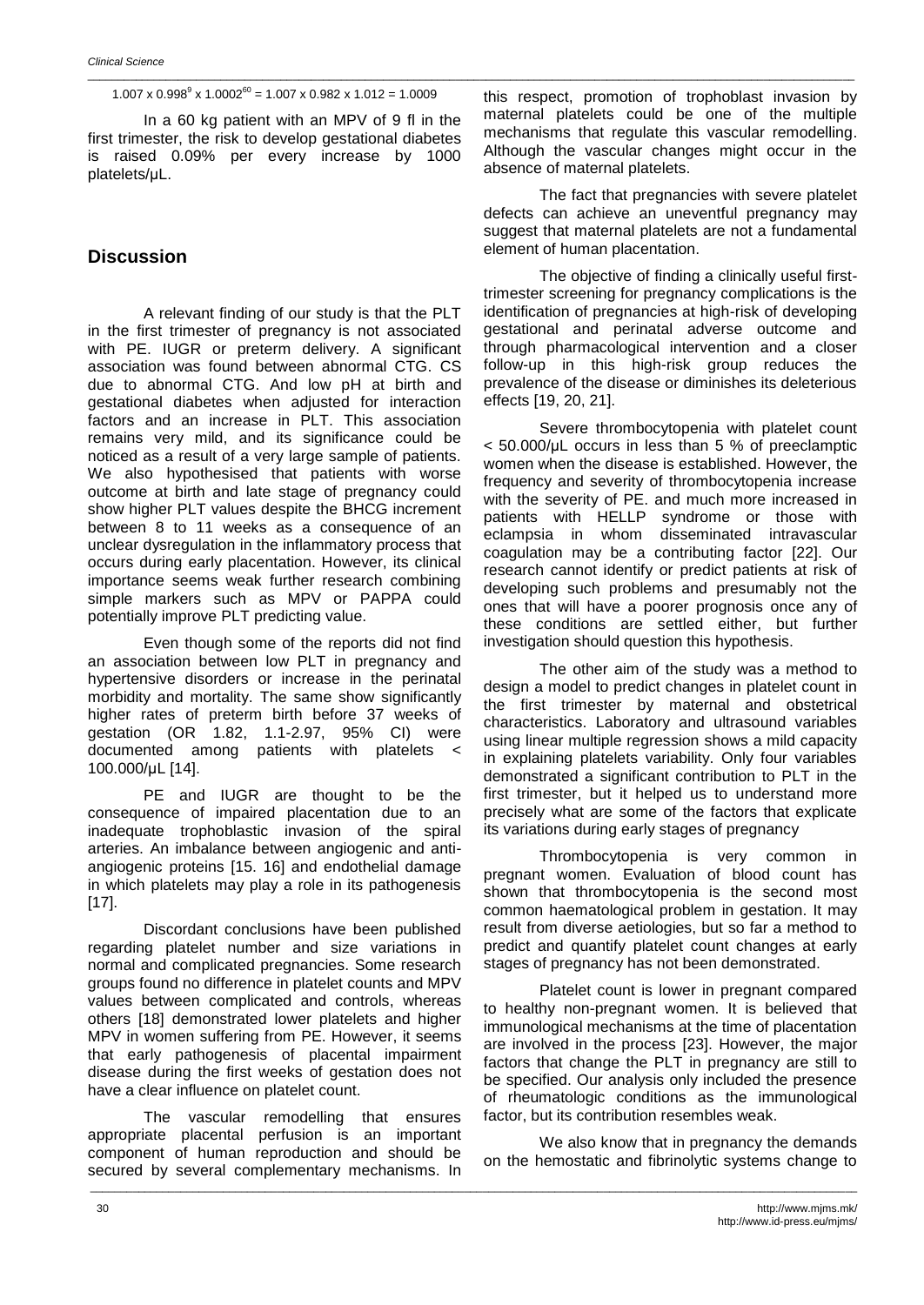prevent exceeding placental haemorrhage throughout gestation and especially during placental separation at delivery. A relative hypercoagulable state compared with non-pregnant women is caused by the marked increase in coagulation factors, reduced fibrinolysis, and increased platelet activity.

BHCG is secreted by trophoblast. A layer of cells on the outside of the blastocyst that provides the embryo with nutrients and later forms part of the placenta and the fetal membranes. Extravillous cytotrophoblast produces hyperglycosylated hCG (hCG-H). The main form of BHCG present during the first two postconception weeks when implantation is taking place. hCG-H appears to promote invasion of extravillous cytotrophoblast into the myometrium wall to form gripping villi (interstitial invasion) and into the spiral arteries (endovascular invasion) to create a high-flow low-resistance vessels.

During pregnancy, BHCG concentration peaks at 93.598 mIU/mL (range 27.300 to 233.000 mIU/mL) at 8 to 11 weeks of gestation and as seen in our study this hormone is a significant contributor to PLT decrease maybe as a booster of platelet aggregation, activation, placental entrapment and hemodynamic changes (Figure 2).



*Figure 2: Relation between BHCG in Mom and PLT at first trimester of pregnancy*

It has long been known that platelet volume is a direct indicator of increased platelet synthesis and activation [24]. In normal pregnancies, a mild increase in platelet aggregation was observed, which is compensated by increased synthesis and consequently higher MPV values which are consistent with our findings.

Our study has several weaknesses. Despite the large sample size of women with platelet count measurement, only about one-third of them were eligible to take part as observations in our multiple regression works. Many of the variables that we took

into account appeared to be irrelevant which necessitated looking for other ones that might be better predictors of platelet count changes in pregnancy.

In conclusion, maternal and pregnancy factors can predict very mildly clinical relevant changes in PLT at the first trimester of gestation. PLT at first trimester of pregnancy might predict adverse perinatal outcome in combination with other markers, but its clinical use remains worthless as a unique test to choose. Further research should be undertaken to test for this purpose.

## **References**

*\_\_\_\_\_\_\_\_\_\_\_\_\_\_\_\_\_\_\_\_\_\_\_\_\_\_\_\_\_\_\_\_\_\_\_\_\_\_\_\_\_\_\_\_\_\_\_\_\_\_\_\_\_\_\_\_\_\_\_\_\_\_\_\_\_\_\_\_\_\_\_\_\_\_\_\_\_\_\_\_\_\_\_\_\_\_\_\_\_\_\_\_\_\_\_\_\_\_\_\_\_\_\_\_\_\_\_\_\_\_\_\_\_\_\_\_\_\_\_\_\_\_\_\_\_\_*

1. Wright D. Syngelaki A. Akolekar R. et al. Competing risks model in screening for preeclampsia by maternal characteristics and medical history. Am J Obstet Gynecol. 2015;213:62.e1-62.e10. <https://doi.org/10.1016/j.ajog.2015.02.018> PMid:25724400

2. Poon LC. Nicolaides KH. Early prediction of preeclampsia. Obstet Gynecol Int. 2014;2014:297397.

3. Fay RA. Hughes AO. Farron NT. Platelets in pregnancy: Hyperdestruction in pregnancy. Obstet Gynecol. 1983; 61: 238–40. <https://doi.org/10.1097/00132582-198312000-00003>

4. Ahmed Y. van Iddekinge B. Paul C. et al. Retrospective analysis of platelet numbers and volumes in normal pregnancy and preeclampsia. Br J Obstet Gynaecol. 1993; 100:216–20. <https://doi.org/10.1111/j.1471-0528.1993.tb15233.x> PMid:8476825

5. Norris LA. Sheppard BL. Bonnar J. Increased whole blood platelet aggregation in normal pregnancy can be prevented in vitro by aspirin and dazmegrel (UK38485). Br J Obstet Gynaecol. 1992; 99:253–7. <https://doi.org/10.1111/j.1471-0528.1992.tb14508.x> PMid:1606123

6. Zarbock A. Polanowska-Grabowska RK. Ley K. Platelet– neutrophil interactions: linking hemostasis and infl ammation. Blood Rev. 2007; 21(2):99–111.

<https://doi.org/10.1016/j.blre.2006.06.001> PMid:16987572

7. Sato Y. Fujiwara H. Zeng BX. et al. Platelet-derived soluble factors induce human extravillous trophoblast migration and differentiation: platelets are a possible regulator of trophoblast infiltration into maternal spiral arteries. Blood. 2005;106(2):428– 435. <https://doi.org/10.1182/blood-2005-02-0491> PMid:15797992

8. Rouse DJ. Owen J. Goldenberg RL. Routine maternal platelet count: an assessment of a technologically driven screening practice. Am J Obstet Gynecol. 1998; 179:573-6. [https://doi.org/10.1016/S0002-9378\(98\)70046-8](https://doi.org/10.1016/S0002-9378(98)70046-8)

9. George JN. Woolf SH. Raskob GE. et al. Idiopathic thrombocytopenic purpura: a practice guideline developed by explicit methods for the American Society of Hematology. Blood. 1996;30:38-44.

10. Hutt R. Ogunniyi SO. Sullivan LHF. et al. Increased platelet volume and aggregation precede the onset of pre-eclampsia. Obstet Gynecol. 1994; 83: 146–9. PMid:8272297

11. Ozgur Dundar. Pinar Yoruk. Levent Tutuncu. et al. Longitudinal study of platelet size changes in gestation and predictive power of elevated MPV in development of pre-eclampsia. Prenat Diagn. 2008; 28: 1052–1056. <https://doi.org/10.1002/pd.2126> PMid:18973157

12. Kanat-Pektas M. Yesildager U. Tuncer N. et al. Could mean platelet volume in late first trimester of pregnancy predict intrauterine growth restriction and pre-eclampsia? J Obstet Gynaecol Res. 2014;40(7):1840-5. <https://doi.org/10.1111/jog.12433> PMid:25056460

\_\_\_\_\_\_\_\_\_\_\_\_\_\_\_\_\_\_\_\_\_\_\_\_\_\_\_\_\_\_\_\_\_\_\_\_\_\_\_\_\_\_\_\_\_\_\_\_\_\_\_\_\_\_\_\_\_\_\_\_\_\_\_\_\_\_\_\_\_\_\_\_\_\_\_\_\_\_\_\_\_\_\_\_\_\_\_\_\_\_\_\_\_\_\_\_\_\_\_\_\_\_\_\_\_\_\_\_\_\_\_\_\_\_\_\_\_\_\_\_\_\_\_\_\_\_\_